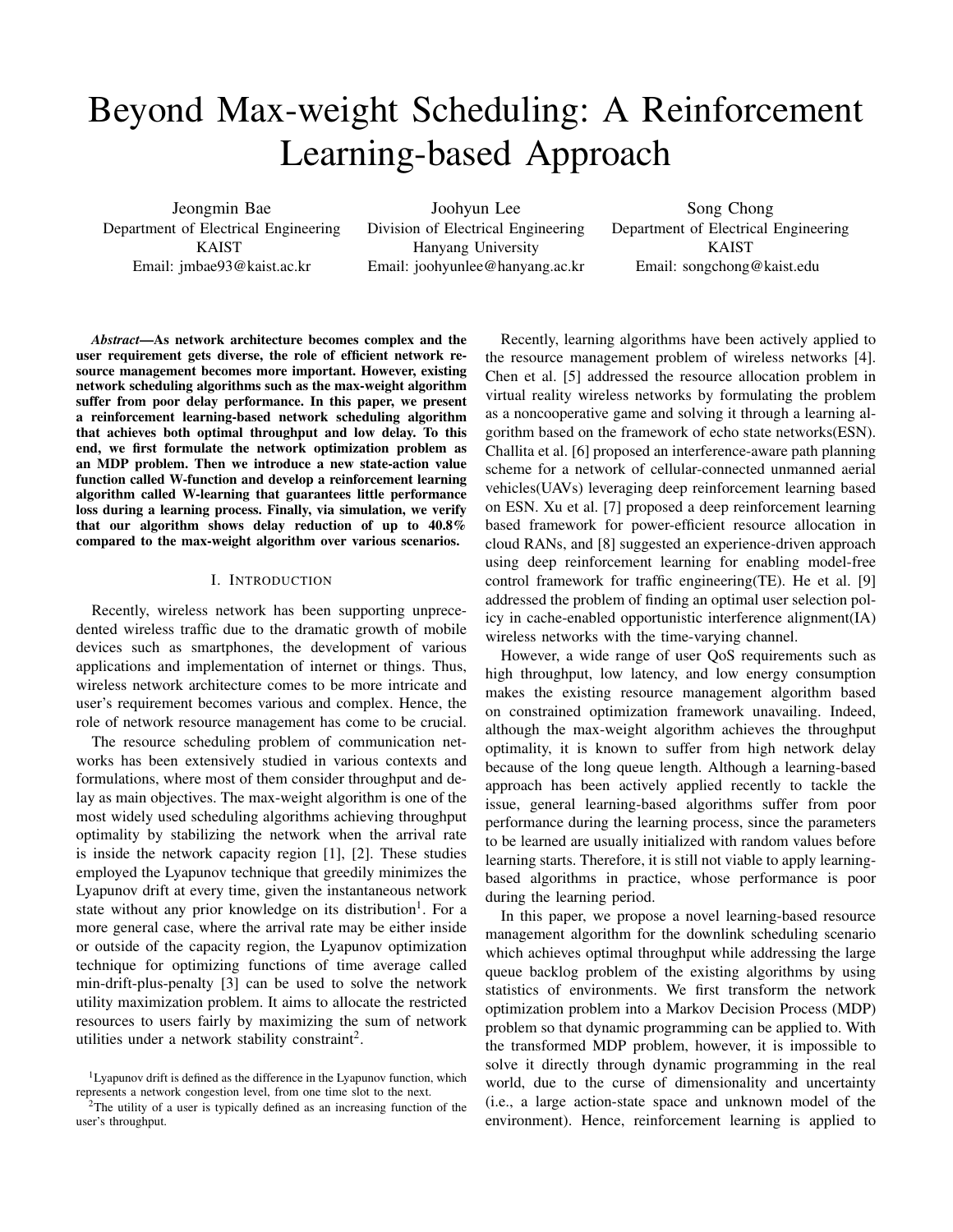learn the model by interacting with the environment without any prior knowledge.

To address the problem of poor performance during the learning period, we design a learning algorithm that adopts existing resource management algorithms such as max-weight algorithm as a baseline policy during the learning period and then gradually converges to an optimal policy. For this purpose, we introduce a new action-value function called Wfunction, which is a variant of Q-function (i.e., action-value function) and enables us to initialize the policy to a baseline policy. Then, we propose W-learning, which is similar to Q-learning, but uses W-function instead of Q-function. The contribution of this paper is summarized as follows.

- We transform the network optimization problem into an MDP problem so that dynamic programming can be applied to. We show that the designed MDP problem achieves throughput optimality while minimizing the average delay.
- We design a novel reinforcement algorithm called Wlearning to solve the transformed MDP problem, which guarantees the minimal performance loss during the learning period by introducing a new action-value function, called W-function. We show that the W-learning algorithm converges to an optimal policy of the MDP problem.
- Via simulation, we show that W-learning can reduce delay up to 40% compared to the max-weight scheduling algorithm while achieving the throughput optimality. Furthermore, we show that W-learning can guarantee the performance as good as the max-weight scheduling algorithm during the learning period.

The rest of the paper is organized as follows. In Section II, we present our system model and notations. In Section III, we formulate the network optimization problem into an MDP problem. In Section IV, we introduce our learning algorithm to solve the problem formulated in Section III. In Section V, we give a theoretical analysis of our algorithm and in Section VI, we show the performance evaluation of our algorithm with simulations. Finally, in Section VII, we conclude our work.

#### II. SYSTEM MODEL

We consider a general downlink scheduling scenario with a single base station and multiple users as depicted in Figure 1. We assume that the system operates in discrete time  $t \in \{0, 1, \dots\}$ . Let  $\mathcal{N} = \{0, 1, \dots, N\}$  denote the set of N users that are associated to the base station. We denote  $c(t) = \{c_1(t), \dots, c_N(t)\}\$ as the channel states, where  $c_n(t)$ represents the amount of data (bits) that can be transmitted over channel  $n$  at time slot t when user  $n$  is scheduled, and  $\theta(t) = {\theta_1(t), \dots, \theta_N(t)}$  as the control variables for user scheduling at time slot  $t$ . We assume that the channel state of each user is independent and identically distributed (i.i.d.) over time and takes one of  $C = \{C_1, \dots, C_m\}$  at every  $t \in \{0, 1, \dots\}$  and that the base station can serve one user at every  $t \in \{0, 1, \dots\}$ , i.e.,  $\theta_n(t) \in \{0, 1\}$ ,  $\forall n \in \mathcal{N}$ and  $\sum_{n \in \mathbb{N}} \theta_n(t) = 1$ . Let  $i(t) = \{i_1(t), \dots, i_N(t)\}\)$ 



Figure 1: System model

the amount of data (bits) arriving to each user at the end of each time slot  $t$ . We assume that the arrival process is also i.i.d. over time with the average value  $\lambda_n = \mathbb{E}[i_n(t)]$ and the maximum value of the arrival processes at each  $t$  is  $I_{\text{max}}$  i.e.,  $i_n(t) \leq I_{\text{max}}$ ,  $\forall n \in \mathcal{N}$ . We denote the admitted data that is injected to the queue for each user  $n$  at  $t$  as  $x_n(t) \in [0, i_n(t)]$  and long-term time average of  $x_n(t)$  as  $x_n = \lim_{t \to \infty} \frac{1}{T} \sum_{\tau=0}^{T-1} \mathbb{E}[x_n(\tau)], \forall n \in \mathcal{N}$ . At each time slot t, the base station selects a user to be served with control variable  $\theta_n(t), \forall n \in \mathcal{N}$ . Let  $q(t) = \{q_1(t), \dots, q_N(t)\}\$  be the backlog of network queue for each user. The queueing dynamics of  $q(t)$  can be written as below.

$$
q_n(t+1) = \max (q_n(t) - c_n(t)\theta_n(t), 0) + x_n(t), \forall n \in \mathcal{N}.
$$
\n(1)

In Section III, we will introduce the virtual queue,  $z(t) = \{z_1(t), \dots, z_N(t)\}\$  with admitted data  $y(t) =$  $\{y_1(t), \dots, y_N(t)\}\)$ , where  $z_n(t)$  and  $y_n(t)$  is defined as the backlog of the virtual queue for user n and admitted data arriving to the queue at time slot  $t$ . We also denote the utility function of user  $n$ , which is non-decreasing and concave, as  $U_n(x_n)$ .

Under the aforementioned assumptions, we can model our system as an MDP problem with the finite set of states,  $S$  and the finite set of possible actions, A. We represent the state of the system at time t as  $s_t = (q(t), z(t), c(t), i(t)), s_t \in S$ and the action as  $a_t = (\theta(t), x(t), y(t)), a_t \in \mathcal{A}$ . At each time step  $t$ , the agent observes the current state  $s_t$  from the environment, decides an action  $a_t$  based on a deterministic policy  $\pi : \mathcal{S} \to \mathcal{A}$ , and receives reward  $r_t = r(s_t, a_t)$  where  $r : (\mathcal{S}, \mathcal{A}) \to \mathbb{R}$ . In the rest of this paper, we sometimes omit the time index t and use  $s = s_t$  and  $a = a_t$  when we consider an arbitrary time slot, for brevity. Given a policy  $\pi$ , we also define the expected sum of discounted rewards of taking action a at state s and following  $\pi$  in next states as

$$
Q_{\pi}(s, a) = r(s, a) + \alpha \sum_{s'} P_{ss'}^{a} Q_{\pi}(s', \pi(s')) \tag{2}
$$

where  $P_{ss}^a$  denotes the transition probability from state s to the successive state s' when action a is taken, and  $\alpha \in [0, 1)$ denotes the discount factor. The Bellman equation of the Qfunction of the optimal policy  $\pi^*$ ,  $Q^*(s, a)$  would be written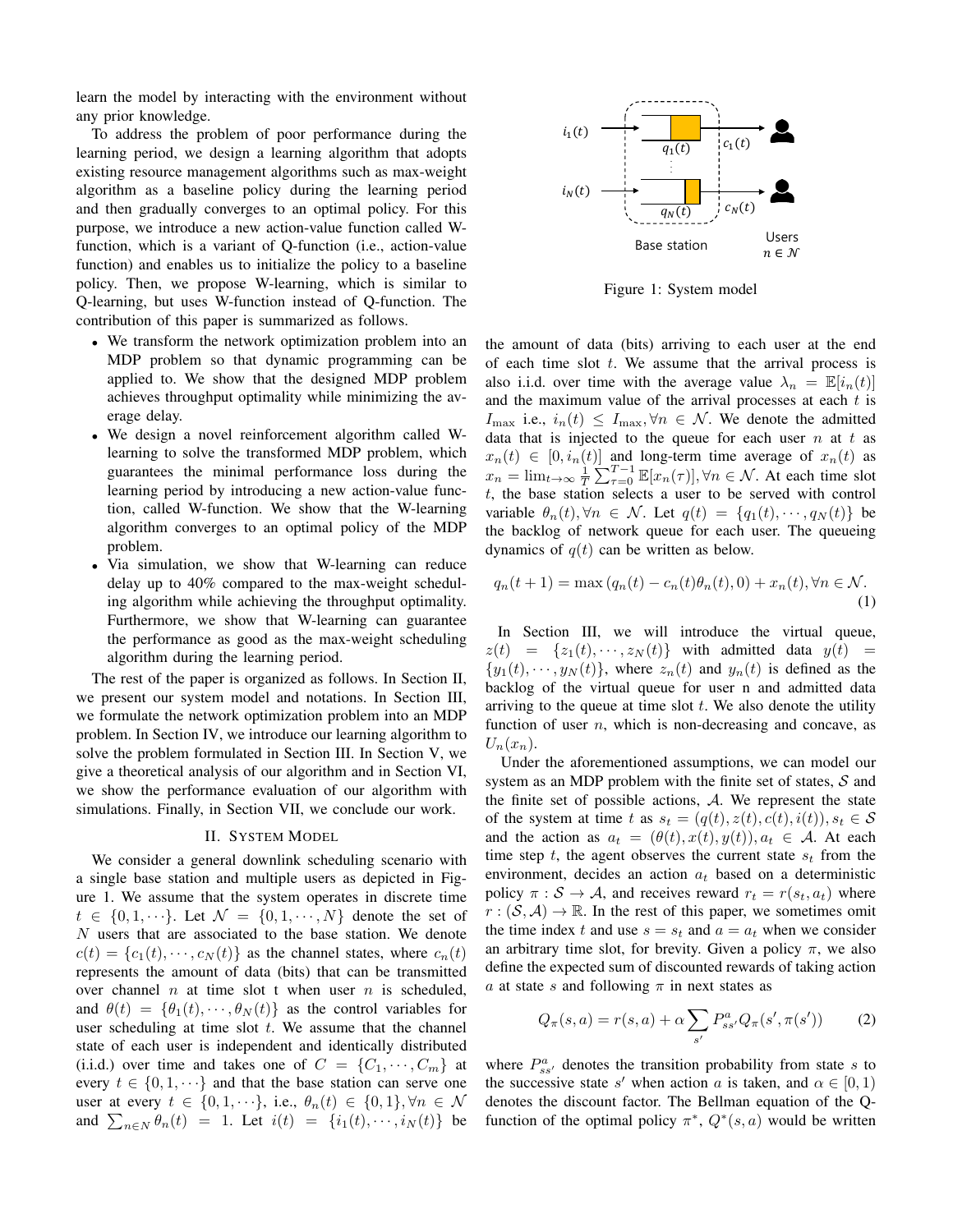as

$$
Q^*(s, a) = r(s, a) + \alpha \sum_{s'} P_{ss'}^a \max_{a'} Q^*(s', a'). \tag{3}
$$

# III. PROBLEM FORMULATION

In this section, we define an optimization problem for stabilizing a network, which is equivalent to stabilizing all queues in the network, while jointly optimizing throughput and average delay. Then we transform it into an MDP problem to apply dynamic programming. For a general scenario, where the arrival rate may be either inside or outside of the capacity region, the goal of maximizing throughput becomes achieving optimal fairness among users measured by a utility function of throughput,  $U_n(x_n)$ , which is non-decreasing and concave [10]. Here, the average delay is proportional to the average queue length [11]. Hence, we formulate an optimization problem with the objective of minimizing average queue length with constraints of achieving optimal utility and mean rate stability [3], as below:

**P0:** 
$$
\max_{\pi} \lim_{T \to \infty} \frac{1}{T} \sum_{t=0}^{T-1} \sum_{n \in \mathcal{N}} -\mathbb{E}_{\pi} [q_n(t+1)]
$$
 (4)

$$
\text{s.t.} \quad \sum_{n \in \mathcal{N}} U_n(x_n) = U^{opt} \tag{5}
$$

$$
x_n \le \lim_{T \to \infty} \frac{1}{T} \sum_{t=0}^{T-1} \mathbb{E}[c_n(t)\theta_n(t)], \forall n \in \mathcal{N} \qquad (6)
$$

$$
\theta_n(t) \in \{0, 1\}, \sum_{n \in \mathcal{N}} \theta_n(t) = 1, \forall n \in \mathcal{N}, \tag{7}
$$

where  $U^{opt}$  denotes an optimal utility, an optimal solution of the utility maximization problem [12]. Constraint (6) represents the mean rate stability constraint, which is equivalent to

$$
\lim_{t \to \infty} \frac{\mathbb{E}[q_n(t)]}{t} = 0,
$$

from [3]. We first consider a case where the arrival rate is within the capacity region. We will consider a more general case that the traffic arrival rate may be outside the capacity region later in this section. Since the arrival rate is within the capacity region, we do not need to consider a flow control and the only thing that has to be decided at every time step is  $a_t = \theta(t)^3$ . For this inner capacity region scenario, the throughput is simply equal to the arrival rate for workconserving policies that transmit as much data as possible under network stability condition and the throughput maximization problem simply reduces to the network stability problem [12]. However, by minimizing average queue length, we can simultaneously stabilize all queues in the network, which is shown in Proposition III.1. Therefore, the constraints (5) and (6) are satisfied simultaneously if (4) is achieved. Therefore, we define an MDP problem P1 for the inner capacity region of which an optimal solution is also an optimal solution of P0. In addition to the average queue length term, we added

the negative Lyapunov drift term  $-\nu_1(q_n(t+1)^2 - q_n(t)^2)$ to the objective for a technical reason which will be described in Section IV in detail. Although the objective is transformed, we can still get an optimal solution which stabilizes all queues in network while minimizing the average queue length. We will show this in the following proposition. Intuitively, since the Lyapunov drift term represents the increment of queue backlog from one slot t to the next slot  $t + 1$ , minimizing it pushes queues toward a low congestion state, which maintains network stability [3]. Furthermore, if all queues are stable, they do not diverge, which means that the drift term converges to 0 as  $t$  goes to infinity, leaving the average queue length term only.

**P1:** 
$$
\max_{\pi} \lim_{T \to \infty} \frac{1}{T} \sum_{t=0}^{T-1} \sum_{n \in N} \mathbb{E}_{\pi}[-q_n(t+1) -\nu_1(q_n(t+1)^2 - q_n(t)^2)] \quad (8)
$$
  
s.t.  $\nu_1 > 0$  (9)  
(7).

## Proposition III.1. *An optimal policy of* P1

1) *makes all queues in the network mean rate stable for the inner capacity region.*

 $\Box$ 

2) *minimizes the average queue length.*

*Proof.* Please refer to the technical report [13].

By Proposition III.1, we show that by solving **P1**, we can achieve throughput optimality as well as minimal average queue length. Therefore, an optimal solution of P1 is also an optimal solution of P0.

The MDP problem of which the objective is defined by an expected average reward can be solved using average reinforcement learning such as R-learning [14]. However, its performance is often sensitive to the initial parameter and it may not converge to an optimal policy [15]. Therefore, we transform P1 to a discounted dynamic programming problem with discount factor  $\alpha$ . It is shown that by taking  $\alpha$  close to 1, an optimal policy of discounted problem can be approximated to an optimal policy of average problem [16]–[20]. The transformed discounted dynamic programming problem can be written as below.

**P1':** 
$$
\max_{\pi} \lim_{T \to \infty} \sum_{t=0}^{T-1} \alpha^t \mathbb{E}_{\pi}[-q_n(t+1) -\nu_1(q_n(t+1)^2 - q_n(t)^2)]
$$
  
s.t. (7), (9).

We now consider the more general case when traffic may lie in both inside and outside of the capacity region. Since multiple users share limited resources, we have to solve the network utility maximization problem to fairly allocate network resources while stabilizing the network. For outer capacity region, throughput is no longer equal to the arrival traffic. Instead, we denote the throughput of user n as  $x_n(t)$ 

<sup>&</sup>lt;sup>3</sup>We abuse this definition for simplicity.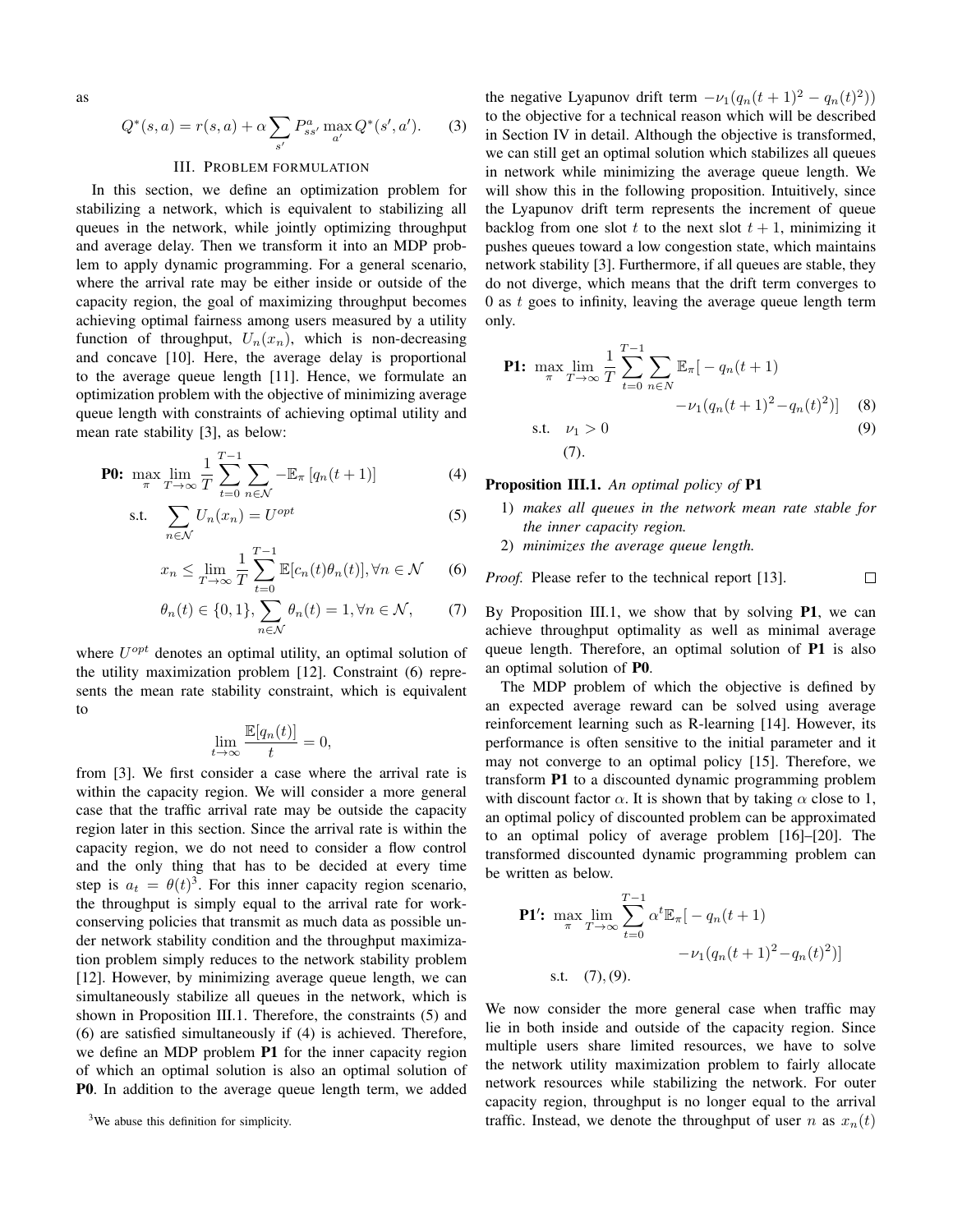and let  $x_n(t) \in [0, i_n(t)]$ . We first transform **P0** into the average length of  $q(t)$  is included in the objective. following form using the Lagrangian approach [21].

$$
\mathbf{P0':} \ \max_{\pi} \lim_{T \to \infty} \frac{1}{T} \sum_{t=0}^{T-1} \sum_{n \in \mathcal{N}} -\mathbb{E}_{\pi} \left[ q_n(t+1) \right] + \nu \sum_{n \in \mathcal{N}} U_n(x_n)
$$
\n(10)

s.t. 
$$
\nu > 0
$$
 (11)  
(6), (7).

However, the above  $P0'$  does not comply with the structure of dynamic programming, since the objective includes nonlinear function of average of variable  $x_n(t)$  for infinite time. Therefore, the  $P0'$  is transformed into  $P2$  with an auxiliary variable as below  $[12]$ . We can show that an optimal solution of **P2** is also an optimal solution of  $P0'$ , which is similar to the proof shown in [10].

$$
\mathbf{P2:} \max_{a(t)} \lim_{T \to \infty} \frac{1}{T} \sum_{t=0}^{T-1} \sum_{n \in \mathcal{N}} (-\mathbb{E}_{\pi} \left[ q_n(t+1) \right] + \nu \mathbb{E}_{\pi} \left[ U_n(y_n(t)) \right]) \tag{12}
$$

s.t. 
$$
\lim_{T \to \infty} \frac{1}{T} \sum_{t=0}^{T-1} \mathbb{E}_{\pi} [y_n(t)] \le x_n
$$
 (13)  
(6), (7), (11).

**Proposition III.2.** An optimal solution of **P2** is an optimal solution of P0'.

*Proof.* Please refer to the technical report [13].



Figure 2: auxiliary variable and virtual queue

To solve P2, we introduce virtual queues  $z(t) = (z_n(t))_{n \in \mathcal{N}}$ as [3] for auxiliary variable  $y_n(t)$  as Figure 2 to ensure that (13) is satisfied [3]. We assume that  $z_n(0) = 0, \forall n \in \mathcal{N}$  and  $y(t)$  is finite for all t. Then the queuing dynamics of  $z_n(t)$  is written as below.

$$
z_n(t+1) = \max[z_n(t) - x_n(t), 0] + y_n(t), \forall n \in \mathcal{N}.
$$
 (14)

The virtual queue  $z_n(t)$  can be viewed as a queue with data admitted  $y_n(t)$  and served  $x_n(t)$  and by making  $z(t)$  mean rate stable, (13) is satisfied [3]. With P2, we formulate the original problem  $P0'$  as below. Again, the mean rate stability of  $q(t)$ and  $z(t)$  can be achieved by counting negative Lyapunov drift term to the objective. This is shown in Proposition III.3. Note that the mean rate stability of  $q(t)$  still holds without the drift term, which is added for the similar reason as P1, since the

$$
\begin{aligned} \mathbf{P3:} \max_{\pi} \lim_{T \to \infty} \frac{1}{T} \sum_{t=0}^{T-1} \mathbb{E}_{\pi} \big[ \sum_{n \in \mathcal{N}} -q_n(t+1) + \nu_2 U_n(y_n(t)) \\ -\nu_3 (q_n(t+1)^2 - q_n(t)^2) - \nu_4 (z_n(t+1)^2 - z_n(t)^2) \big] \\ \text{s.t. } \nu_2, \nu_3, \nu_4 > 0 \end{aligned} \tag{15}
$$
\n
$$
\text{(16)}
$$

## Proposition III.3. *An optimal policy of* P3

- 1) *makes all queues in network mean rate stable.*
- 2) *is Pareto-optimal with respect to the average queue length and utility.*

 $\Box$ *Proof.* Please refer to the technical report [13].

By Proposition III.3, we can show that an optimal solution of P3 is also an optimal solution of P0'. Note that by increasing weight  $\nu$ , we can find a policy with the minimum delay among policies with utility differs from the optimal utility by the same amount of value as minimum drift-plus-penalty algorithm [3]. Similar to the inner capacity case, we can transform the P3 defined by average reward into dynamic programming problem with discounted reward as below.

**P3':** 
$$
\max_{\pi} \lim_{T \to \infty} \sum_{t=0}^{T-1} \alpha^{t-1} \mathbb{E}_{\pi} \left[ \sum_{n \in \mathcal{N}} -q_n(t+1) + \nu_2 U_n(y_n(t)) -\nu_3 (q_n(t+1)^2 - q_n(t)^2) - \nu_4 (z_n(t+1)^2 - z_n(t)^2) \right]
$$
  
s.t. (7), (16).

#### IV. ALGORITHM DESIGN

#### *A. W-function*

 $\Box$ 

In this section, we introduce a novel reinforcement learning algorithm to solve the MDP problem presented in Section III based on a new action-value function called W-function. Before that, we define the reward function  $r(s_t, a_t)$  as

$$
r(s_t, a_t) = \sum_{n \in N} -q_n(t+1) - \nu_1(q_n(t+1)^2 - q_n(t)^2) \tag{17}
$$

for P2 and

$$
r(s_t, a_t) = \sum_{n \in \mathcal{N}} -q_n(t+1) + \nu_2 \log (y_n(t))
$$

$$
-\nu_3(q_n(t+1)^2 - q_n(t)^2) - \nu_4(z_n(t+1)^2 - z_n(t)^2) \quad (18)
$$

for P3.

One of long-standing challenges of learning-based algorithms is that they generally present poor performance during learning period. This is because at the beginning of learning, the action-value function is initialized with random values. Hence, before observing the reward and following state by taking a certain action at certain state, the action-value function for that state and action remains at random values. Our goal is to solve the problem of poor performance during learning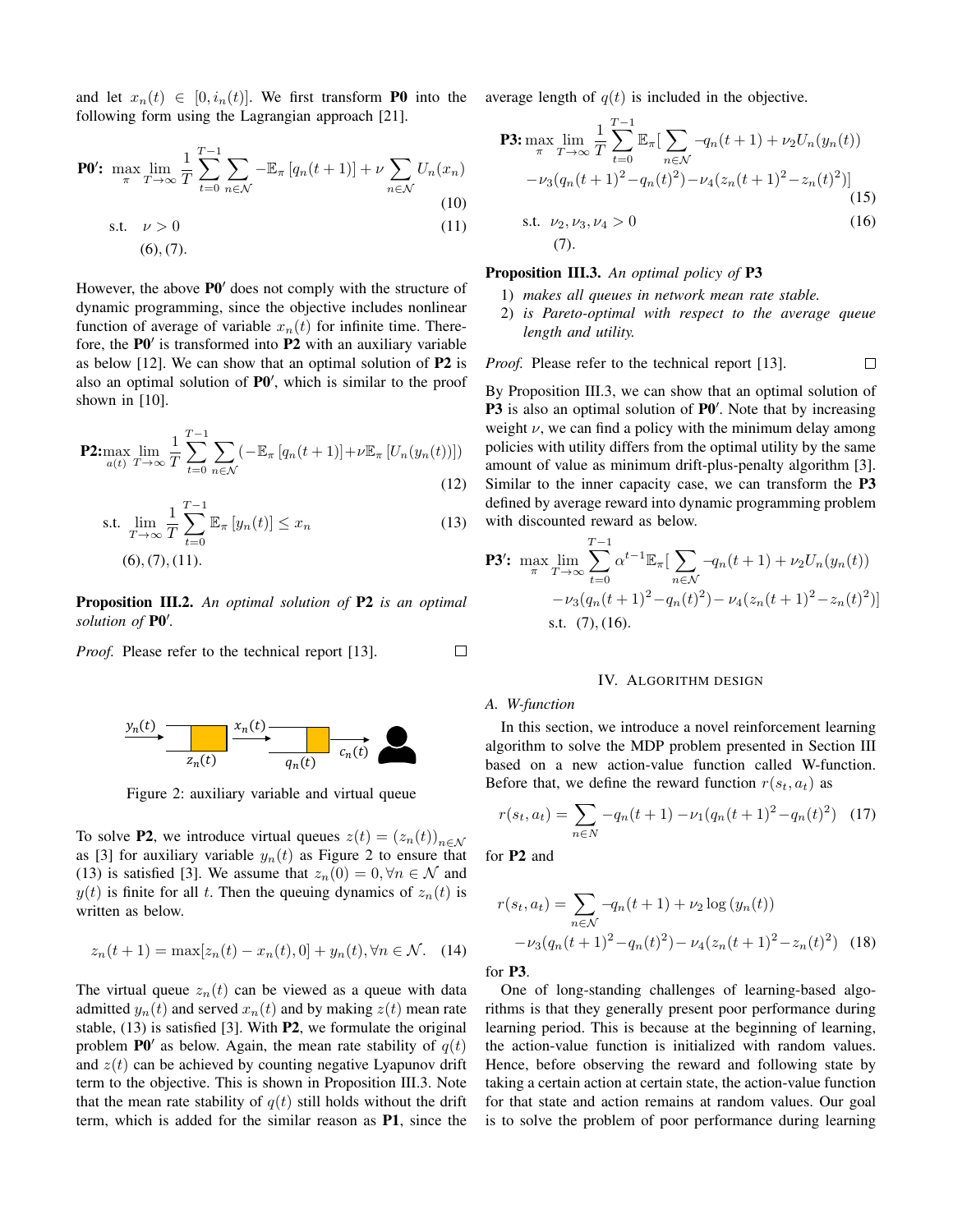process by utilizing a baseline algorithm (e.g., max-weight algorithm) as a base policy and changing to a learning-based policy after a sufficient learning period. To this end, we present a new action-value function that is a variant of Qfunction, which can be written in (2). Our motivation is that the immediate reward from a given state and action is a value that can be calculated immediately, which does not have to be learned. Instead, we define a new action-value function  $W_\pi(s, a)$  which is an expected sum of discounted future rewards except for an immediate reward following policy  $\pi$ given that the current state is  $s$  and action  $a$  is taken.

**Definition IV.1.** *Given a policy*  $\pi$ *, the W-function*  $W : \mathcal{S} \times$  $A \mapsto \mathbb{R}$  *is defined as* 

$$
W_{\pi}(s, a) = \sum_{s'} P_{ss'}^{a} Q_{\pi}(s', \pi(s')) \tag{19}
$$

From the definition, we can derive the Bellman equation for  $W_{\pi}(s, a)$  as

$$
W_{\pi}(s, a) = \sum_{s'} P_{ss'}^{a} [r(s', \pi(s')) + \alpha W_{\pi}(s', \pi(s'))]
$$
 (20)

Furthermore, we can represent the optimal W-function  $W^*(s, a)$  as

$$
W^*(s, a) = \sum_{s'} P_{ss'}^a \max_{a'} Q^*(s', a')
$$
  
= 
$$
\sum_{s'} P_{ss'}^a \max_{a'} [r(s', a') + \alpha W^*(s', a')].
$$

Intuitively, although learning with the Q-function and Wfunction may converge to the same point, we can expect that during the learning process, learning with W-function surpass the performance of the Q-function, since the W-function excludes the immediate reward, minimizing the uncertainty to be learned. In Section IV-B, we will introduce a learning algorithm using the W-function called W-learning, which is a variant of the Q-learning and in Section V we will show that under the W-learning, we can use other baseline algorithms as a base policy during the learning process. That is, for the unvisited states, which have never been experienced, the control action is determined based on the baseline algorithm.

### *B. W-learning*

With the new action-value function defined in the previous section, we now propose a learning algorithm called Wlearning to find the optimal W-function, which is similar to the Q-learning algorithm. Then we propose a practical version of W-learning called W-learning-approx where W-function is approximated with parameter  $\omega$ , i.e.,  $W(s, a) \approx W(s, a; \omega)$ . Algorithm 1 elaborates on the W-learning algorithm. While Q-learning initializes the Q-function with random value, Wfunction is initialized with 0, to utilize a baseline algorithm as an initial policy, which will be addressed in detail in Section V. The rest of the algorithm is similar to the Qlearning algorithm. Note that the W-function is updated using

| <b>Algorithm 1: W-learning</b> |  |  |
|--------------------------------|--|--|
|--------------------------------|--|--|

1 Initialize  $W(s, a) = 0, \forall s \in \mathcal{S}, a \in \mathcal{A}$ . 2 Initialize s <sup>3</sup> while *for each step of episode* do 4 Given state s 5 With probability  $\epsilon$  choose random action a 6 otherwise Select  $a = \max_a [r(s, a) + \alpha W(s, a)]$  $7 \mid$  Execute action a and observe next state s' 8  $W(s, a) \leftarrow W(s, a) + \beta \left[\max_{a'} [r(s', a') + \alpha W(s, a') - W(s, a)\right]$  $9 \mid s \leftarrow s$ 10 end

the temporal difference (TD) method.

$$
W(s,a) \leftarrow W(s,a) + \beta \left[ \max_{a'} \left[ r(s',a') + \alpha W(s,a') \right] - W(s,a) \right] \tag{21}
$$

However, since the state and action space in the real world is huge, it is almost impossible to represent the actual  $W(s, a)$  value with a tabular method. Therefore, the actionvalue function is often estimated with a function approximator. which may be either linear or nonlinear such as deep neural network [22]. Therefore, we propose an approximated version of W-learning similar to deep-Q-learning [22] to implement it in practice. W-learning algorithm learns W-function instead of Q-function. W-function is approximated with parameter  $\omega$ . The full algorithm is presented in Algorithm 2.

| <b>Algorithm 2: W-learning-approx</b>                                                               |  |  |
|-----------------------------------------------------------------------------------------------------|--|--|
| 1 Initialize target network update period $K$                                                       |  |  |
| Initialize replay memory D to capacity $ D $<br>$\overline{2}$                                      |  |  |
| 3 Initialize $W(s, a; \phi) = 0, W(s, a; \omega) = 0, \forall s \in \mathcal{S}, a \in \mathcal{A}$ |  |  |
| 4 for <i>episode</i> $i = 1, \dots, I$ do                                                           |  |  |
| Given state $s_i$<br>5                                                                              |  |  |
| With probability $\epsilon$ choose random action $a_i$<br>6                                         |  |  |
| otherwise select $a_i = \max_a [r(s_i, a) + \alpha W(s_i, a; \phi)]$<br>7                           |  |  |
| Execute action $a_i$ and observe next state $s_{i+1}$<br>8                                          |  |  |
| Store transition $(s_i, a_i, s_{i+1})$ in D<br>9                                                    |  |  |
| if more than $ M $ samples are collected then<br>10                                                 |  |  |
| Sample random mini-batch $M$ of transition<br>11                                                    |  |  |
| $(s, a, s')$ from D                                                                                 |  |  |
| Set for $(s, a, s') \in M$<br>12                                                                    |  |  |
| calculate target value<br>13                                                                        |  |  |
| $y_{(s,a,s')} = \max_a [r(s',a) + \alpha W(s',a;\phi)]$<br>14                                       |  |  |
| Perform gradient descent on<br>15                                                                   |  |  |
| $\sum_{(s,a,s',y)\in M} (y-W(s,a;\omega))^2.$                                                       |  |  |
| if mod $(i, K) = 0$ then<br>16                                                                      |  |  |
| $\phi = \omega$ .<br>17                                                                             |  |  |
| end<br>18                                                                                           |  |  |
| end<br>19                                                                                           |  |  |
| 20 end                                                                                              |  |  |

Note that we assume a general function approximator parametrized by  $\omega$  which may be either linear or non-linear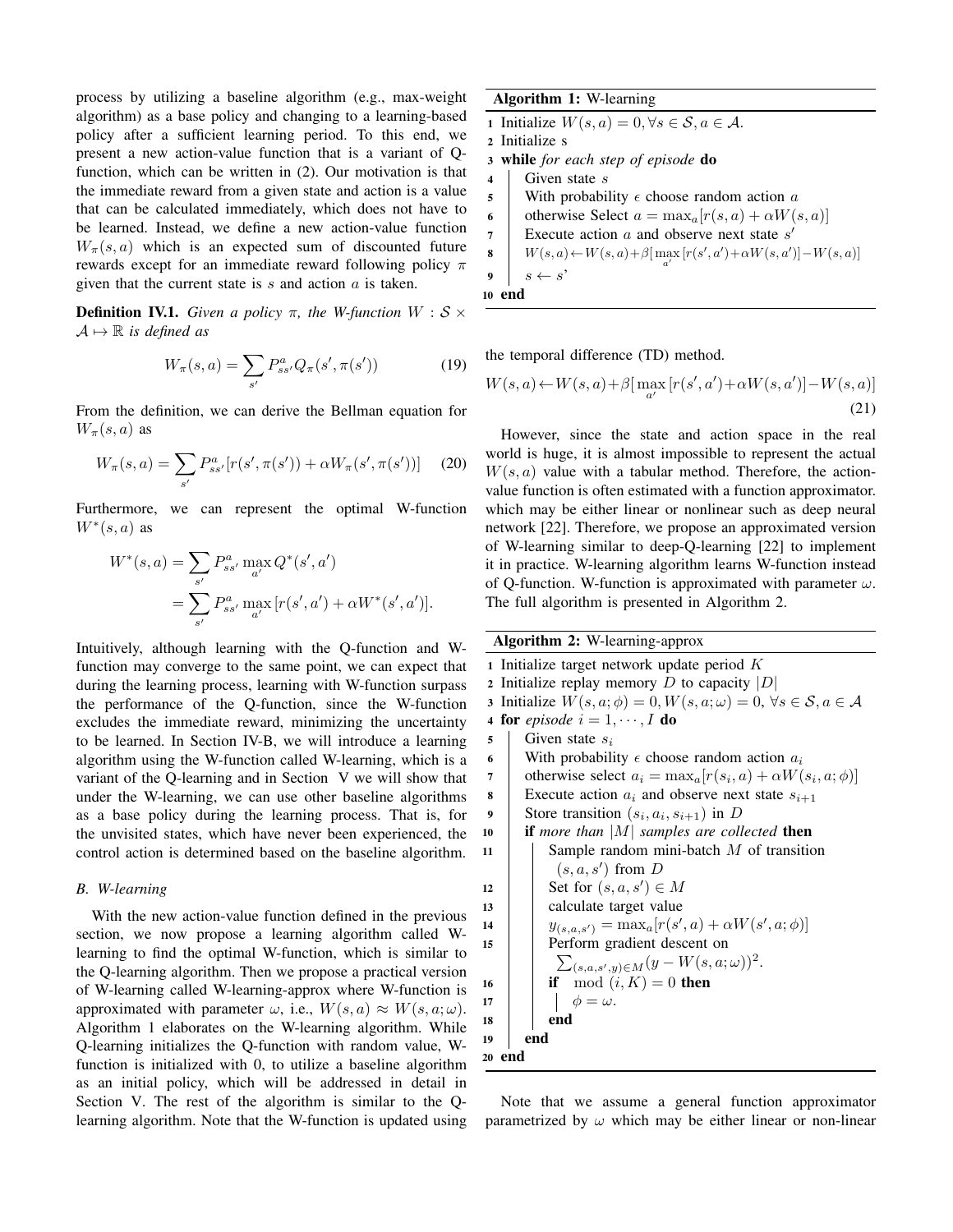function. For each time slot, a control action is taken according to the Q-function (line 6). As [23], the technique called experience replay is used to efficiently utilize the collected samples and eliminate correlations between samples. After taking an action, the agent observes the next state  $s_{i+1}$  and store samples  $(s_i, a_{i+1}, s_{i+1})$  to the replay buffer (line 8). Note that unlike [23], W-learning does not have to store reward, since the immediate reward can be calculated with a given state. After more than  $|M|$  samples are collected, W-function is updated in a way similar to Q-learning with a mini batch with size  $|M|$  (lines 10-14). We also used the fixed target technique as [22] that hold the target W-function parameterized with  $\phi$ and updates the target every  $K$  steps (lines 15-17).

# V. THEORETICAL ANALYSIS

In this section, we first show that the W-learning algorithm converges to an optimal solution of  $P1'$  and  $P3'$ . After that, we elaborate on the property of W-learning that guarantees the performance as good as baseline algorithms (minimum-drift algorithm for the inner capacity region and the minimum-driftplus-penalty algorithm for the outer capacity region) during the learning period introduced in Section IV.

To show the convergence of W-learning, we follow the steps of [24] showing the convergence property of Q-learning, starting from defining an operator for value iteration as below:

**Definition V.1.** An operator  $\Psi:\mathbb{R}^{|\mathcal{S}\times\mathcal{A}|} \mapsto \mathbb{R}^{|\mathcal{S}\times\mathcal{A}|}$  is defined *as*

$$
\Psi W(s, a) = \sum_{s'} P_{ss'}^{a} \max_{a'} [r(s', a') + \alpha W(s', a')] \tag{22}
$$

With the new operator  $\Psi$ , the update rule (21) can be written as

$$
W(s, a) \leftarrow W(s, a) + \beta[\Psi W(s, a) - W(s, a)].
$$

Similar to [25], the convergence property of W-learning can be shown using the contraction mapping property of the value iteration operator  $\Psi$ , which is given by Theorem V.2.

Theorem V.2. *W-learning algorithm converges to an optimal* solution of  $P1'$  and  $P3'$ .

*Proof.* Please refer to the technical report [13].  $\Box$ 

Now we consider the control policy of W-learning for the unvisited states, which determines the performance during the learning period.

Proposition V.3. *Under W-learning, for the unvisited states* s ∈ S*, we have*

$$
\pi(s) = \max_{a} r(s, a)
$$

*Proof.* Please refer to the technical report [13].



Figure 3: Simulation setup : Cellular downlink scenario

Therefore, with reward (17) and (18), if we let  $\nu_1, \nu_2, \nu_3, \nu_4 \gg$ 1, we have

$$
\pi(s) \approx \max_{a} \sum_{n \in \mathcal{N}} -\nu_1 (q_n(t+1)^2 - q_n(t)^2),
$$

which follows the minimum-drift algorithm (max-weight algorithm) [3] and

$$
\pi(s) \approx \max_{a} \sum_{n \in \mathcal{N}} \left[ -\nu_2 U_n(y_n(t) - \nu_3 (q_n(t+1)^2 - q_n(t)^2) - \nu_4 (z_n(t+1)^2 - z_n(t)^2) \right],
$$

which follows the minimum-drift-plus-penalty [3] for the unvisited states  $s \in S$ , respectively. Note that Q-learning takes a random action for the unvisited states since  $Q(s, a)$  is initialized with a random value. In order to utilize a baseline policy as an initial policy, one requires the value of Q-function for a policy (e.g., the max-weight algorithm), which is much more complex and takes a much longer time than our Wlearning algorithm.

#### VI. SIMULATION

In this section, we present simulation results of our Wlearning algorithm. We first describe our simulation setting and show the detailed performance of the simulation.

#### *A. Simulation Setup*

We consider a cellular downlink scenario as Figure 3 with 10 users  $n \in \{1, 2, \dots, 10\}$  associated to a single base station. We assume that there are two types of users, each with five users with homogeneous channel distribution and arrival rate. For each type, the channel state is i.i.d. and follows the following Bernoulli-type distributions, respectively:

$$
c^{1}(t) = \begin{cases} 0, & \text{with probability } 0.8\\ 1, & \text{with probability } 0.2 \end{cases}
$$
 (23)

for user type 1, and

$$
c2(t) = \begin{cases} 1, & \text{with probability } 0.4\\ 2, & \text{with probability } 0.6 \end{cases}
$$
 (24)

for user type 2.

 $\Box$ 

We assume that the size of arrival data follows Weibull distribution since the data arrival occurs in batches in practice. Figure 4 shows the data arrival of We used  $k = 0.4$  as [26], and adjusted  $\lambda$  according to the mean arrival rate of each user type. At each time slot  $t$ , the base station observes current state and chooses one user to serve. For W-learning-approx algorithm, W-function is estimated with a linear function approximator, which is linear combination of hand-crafted features.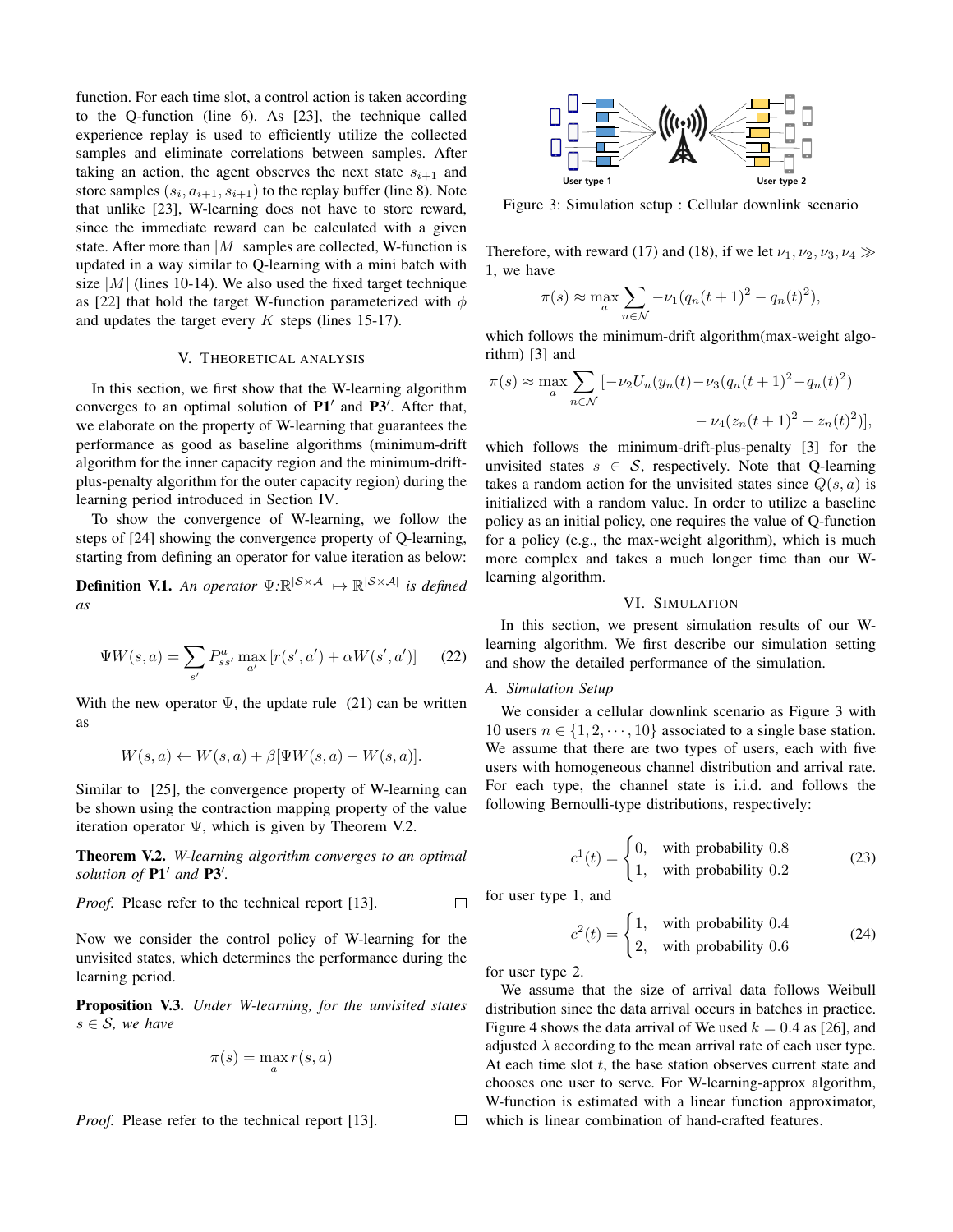

Figure 4: Arrival rate

*B. Performance Analysis*



Figure 5: Delay performance the inner capacity region



Figure 6: Delay performance for general case

In this section, we present the simulation scenario then analyze the detailed performance of the simulations. First, we evaluate the delay performance of W-learning algorithm by changing  $\rho$ , which represents a measure of distance between the arrival rate and capacity region boundary [3]. Figure 5 compares the delay performance of the W-learning algorithm(denoted as Reinforcement learning) with reward (17) and max-weight algorithm for the inner capacity region. In a similar way, Figure 6 compares the delay performance of the W-learning algorithm(denoted as Reinforcement learning) with reward (18) and min-drift-plus-penalty [3] algorithm for both the inner and outer capacity region. We adjusted the value



Figure 7: Delay performance for outer capacity region with given flow controller



Figure 8: Delay performance of W-learning and Q-learning

of  $\nu_2$  in (18) so that the sum of utility for both algorithms are equivalent. As shown in Figure 5, the delay of both algorithms do not diverge to infinity when  $\rho = 1$ , which means that both achieve maximal throughput since they guarantee network stability. However, the delay of max-weight algorithm starts to increase abruptly as the arrival rate approaches capacity region boundary, while our algorithm shows up to 40.8% delay reduction compared to the max-weight algorithm. Figure 6 also shows up to 37.9% delay reduction compared to the min-driftplus-penalty algorithm.

Figure 7 also shows the delay performance of max-weight and W-learning algorithm measured with arrival rate at both inner and outer capacity region. However, in this case, we assume that we use the W-learning or max-weight algorithm for scheduling and a existing flow controller such that limits the arrival based on current queue length [27]. The flow controller is adopted to handle arrival data outside of the capacity region. However, since the actual capacity region is unknown, the flow controller can only observe the current queue backlog. As a result, it can be activated when the queue backlog becomes large due to the burst arrival traffic. As it is shown in Figure 7, the flow controller starts to operate for  $\rho$ smaller than 1 for both max-weight and W-learning algorithm,